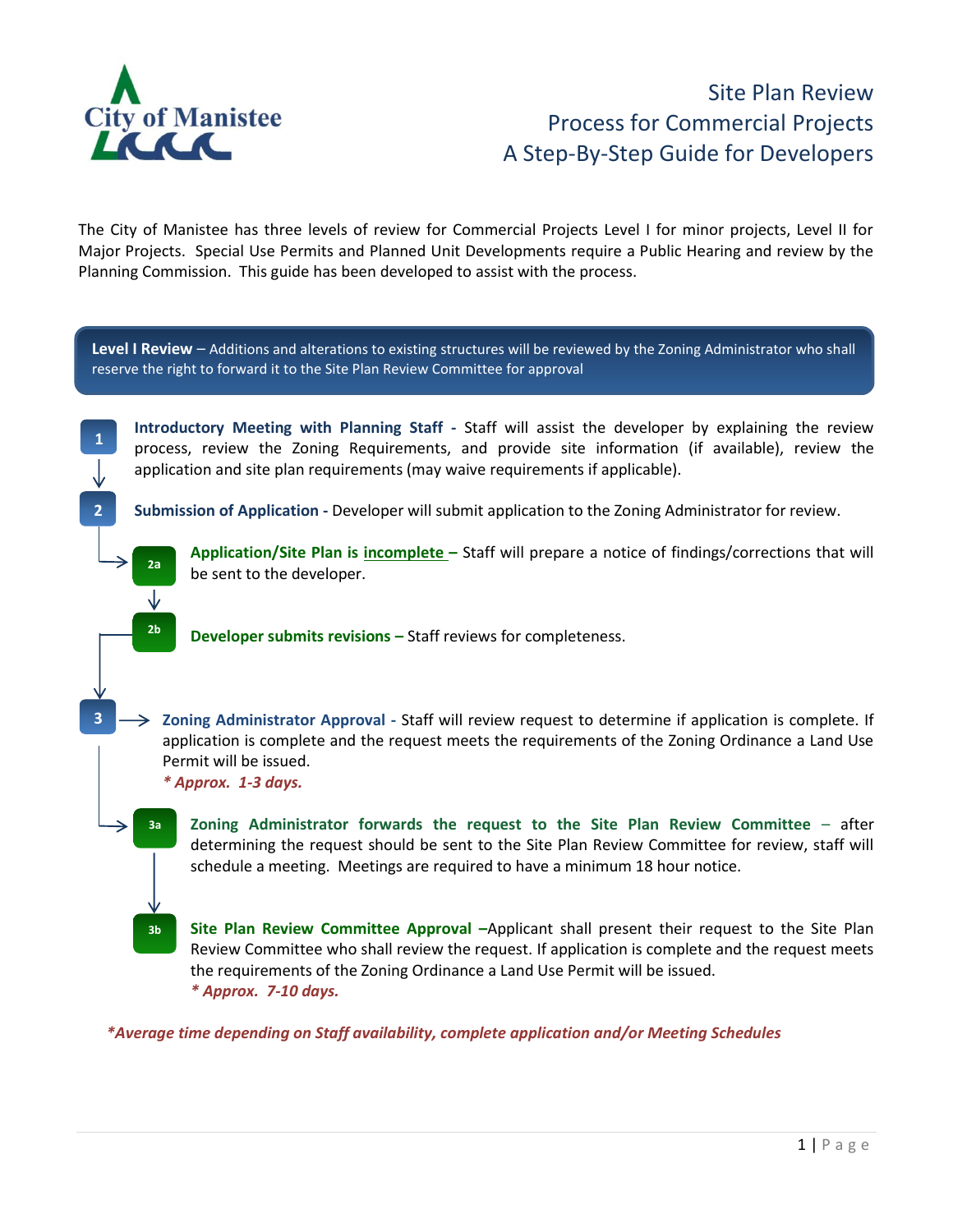

**1**

**2**

**3**

**Level II Review** – New construction shall be reviewed by the Site Plan Review Committee who shall reserve the right to forward it to the Planning Commission for approval

**Introductory Meeting with Planning Staff -** Staff will assist the developer by explaining the review process, review the Zoning Requirements, and provide site information (if available), review the application and site plan requirements (may waive requirements if applicable).

**Submission of Application -** Developer will submit application to the Zoning Administrator for review.

**Application/Site Plan is incomplete –** Staff will prepare a notice of findings/corrections that will be sent to the developer.

**Developer submits revisions –** Staff reviews for completeness**.** If application is complete and the request meets the requirements of the Zoning Ordinance a meeting of the Site Plan Review Committee shall be scheduled.

**Site Plan Review Committee Approval** – Applicant shall present their request to the Site Plan Review Committee who shall review the request. If no additional information is needed a Land Use Permit will be issued.

*\* Approx. 7-10 days*.

**3a** a. a

**2a** a. ⊻ **2b** a.

**3b** a.

**Site Plan Review Committee forwards request to the Planning Commission –** after determining the request should be sent to the Planning Commission for review, staff will place the request on the next Planning Commission Agenda. The Planning Commission meets the first Thursday of each Month.

**Planning Commission Approval –**Applicant shall present their request to the Planning Commission who shall review the request. If no additional information is needed a Land Use Permit will be issued.

*\* Approx.* **15-45 days.** 

*\*Average time depending on Staff availability, complete application and/or Meeting Schedules*